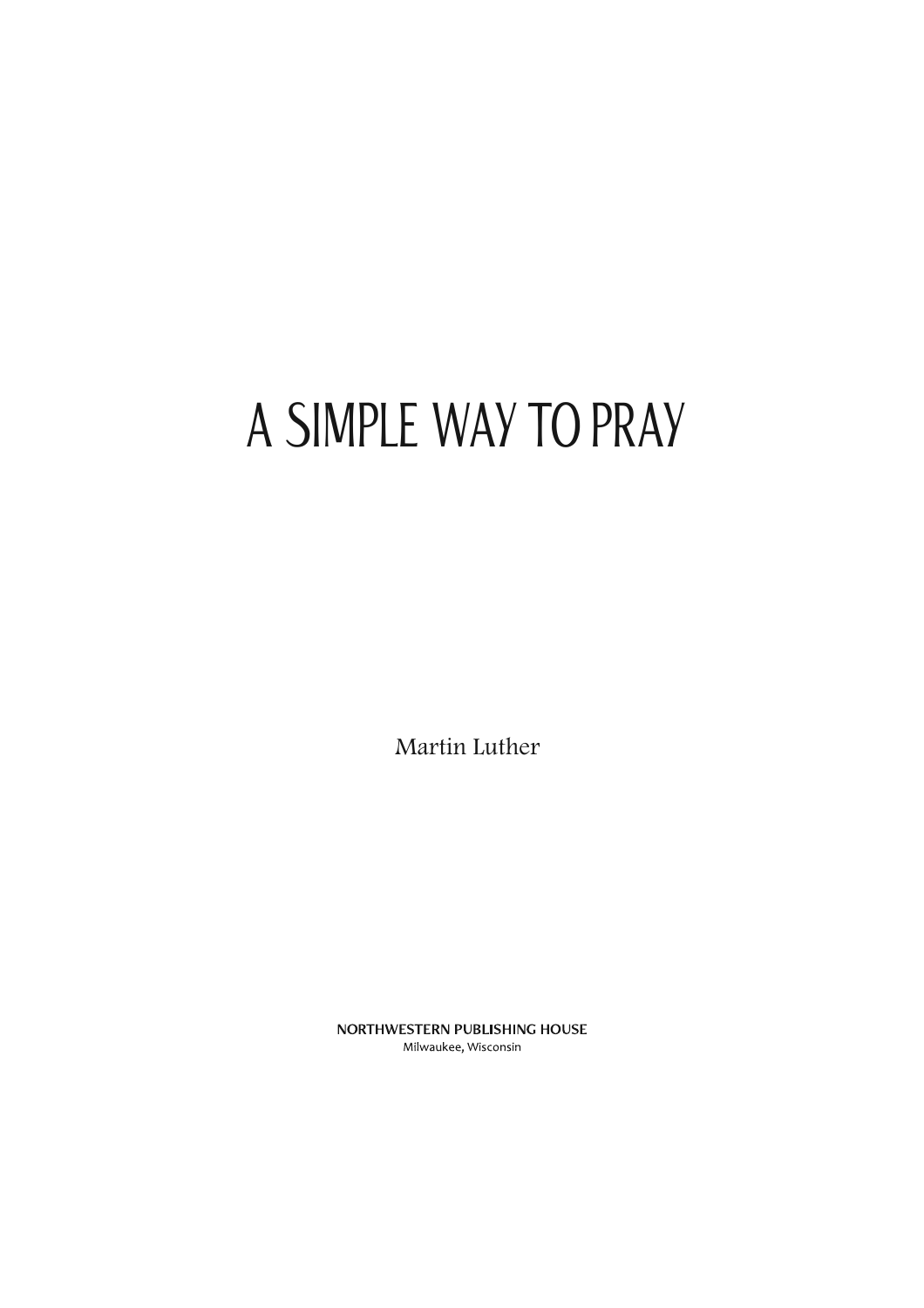Cover photo: Shutterstock Art Director: Karen Knutson Designer: Sarah Messner

All Scripture quotations, unless otherwise indicated, are taken from the Holy Bible, New International Version®, NIV®. Copyright © 1973, 1978, 1984 by Biblica, Inc.™ Used by permission of Zondervan. All rights reserved worldwide. www.zondervan.com.

The "NIV" and "New International Version" are trademarks registered in the United States Patent and Trademark Office by Biblica, Inc.<sup>™</sup>

A Simple Way to Pray, ©1983 by Northwestern Publishing House, 1250 N. 113th St., Milwaukee, WI 53226-3284. Second Edition © 2017 by Northwestern Publishing House, 1250 N. 113th St., Milwaukee, WI 53226-3284.

All rights reserved. This publication may not be copied, photocopied, reproduced, translated, or converted to any electronic or machine-readable form in whole or in part, except for brief quotations, without prior written approval from the publisher.

> Northwestern Publishing House 1250 N. 113th St., Milwaukee, WI 53226-3284 www.nph.net © 2017 Northwestern Publishing House Published 2017 Printed in the United States of America ISBN 978-0-8100-2773-2 ISBN 978-0-8100-2774-9 (e-book)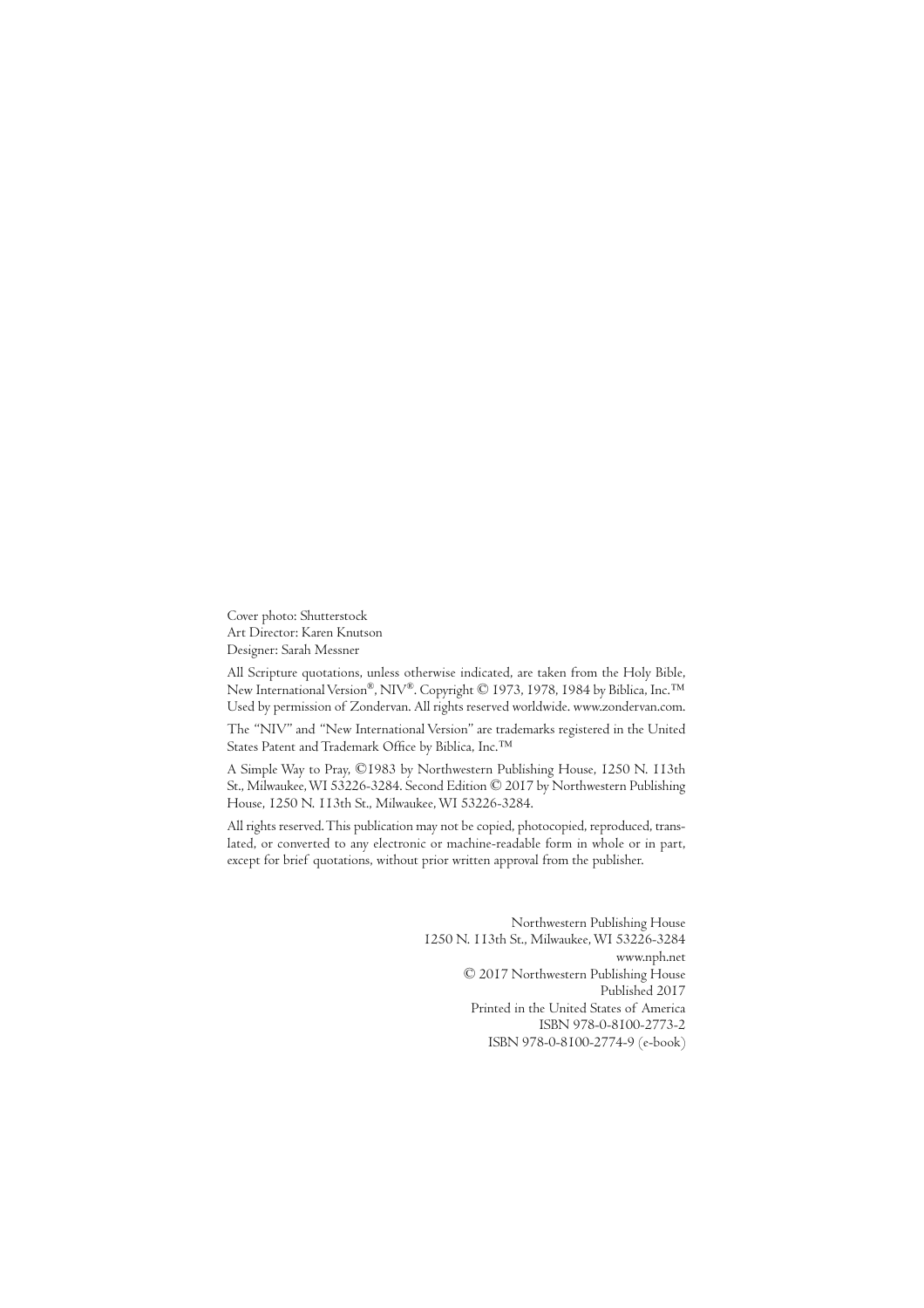# **CONTENTS**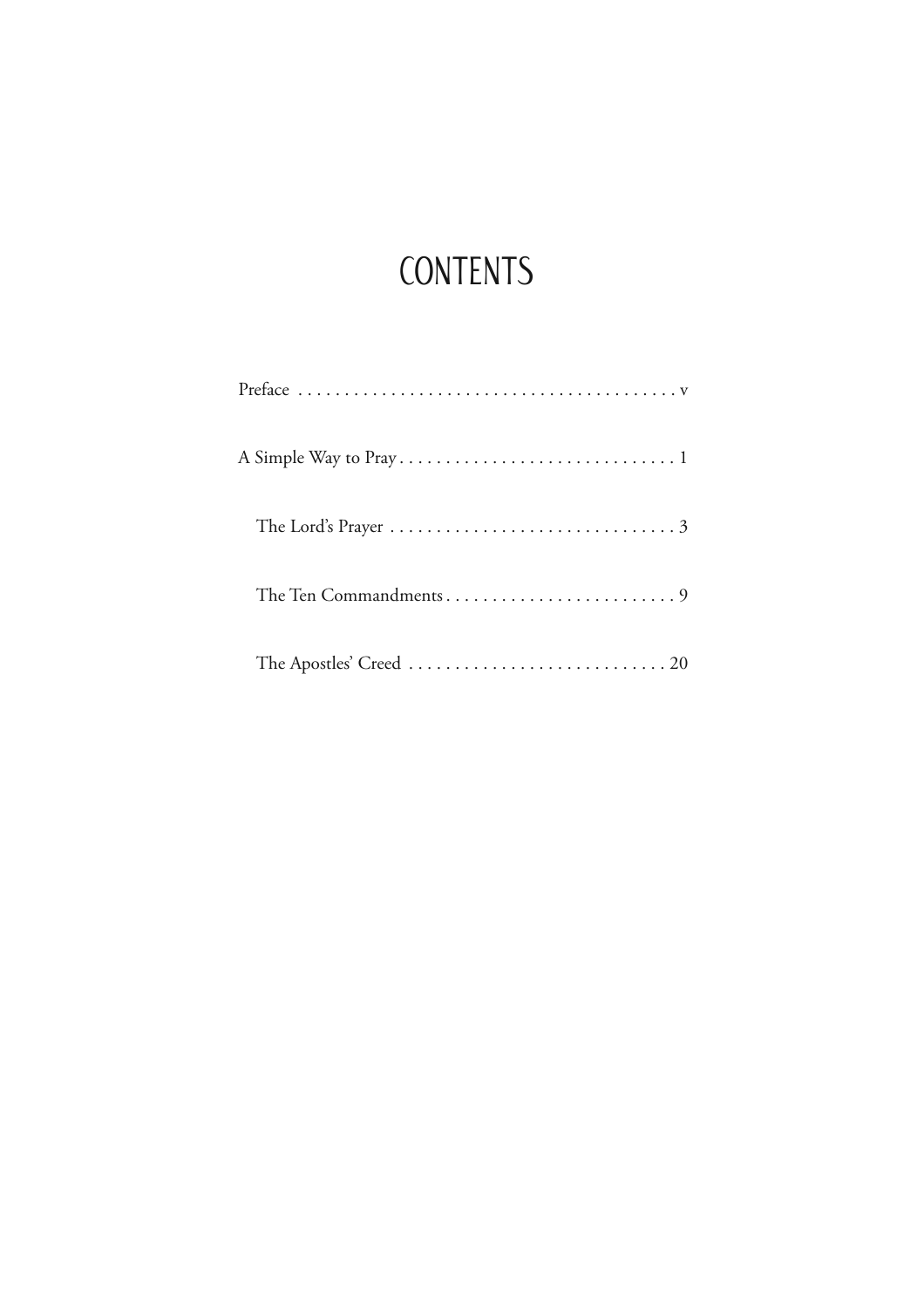## **PREFACE**

#### FOR A GOOD FRIEND—A SIMPLE WAY TO PRAY

#### 1535

"A Simple Way to Pray," written by Luther to a very good friend of long standing, Peter the Barber, turned out to be more than a letter addressed to a man exiled from his homeland. In his desire to give pastoral advice to one in desperate circumstances, Luther expanded his message into a little book.

God's ways are often mysterious indeed. Luther may never have written "this noble, precious booklet" had not Peter the Barber, whose family name was Beskendorf, become intoxicated at a family gathering in his son-in-law's home on the Saturday before Easter, March 27, 1535. On that occasion Peter tried to prove a boast of his son-in-law Dietrich, a mercenary soldier. Dietrich had bragged that he was impervious to sword strokes and thus had survived unscathed the many battles in which he had been engaged. Evidently, to substantiate or test his son-in-law's boast, Peter, inebriated, stabbed him in the chest. This stabbing cost Dietrich his life and Peter his house and goods, in addition to his citizenship. Because of Luther's pleas and those of the elector's Chancellor, Franz Burkhard, and because the public found it regrettable that the old man was found guilty by the court, Peter was banished instead of sentenced to death. He found refuge as an exile in Dessau.

The old man needed comfort and the assurance that he was still God's child in spite of having slain his son-in-law. It seems he sought help from Luther, who, though very busy at the university and otherwise, did his friend a great pastoral service from which every one of us can benefit. Luther took time to write this extensive essay in which he offers instructions on how to pray. He teaches us to concentrate in our prayers and to make them personal and meaningful so that they can also be instruments of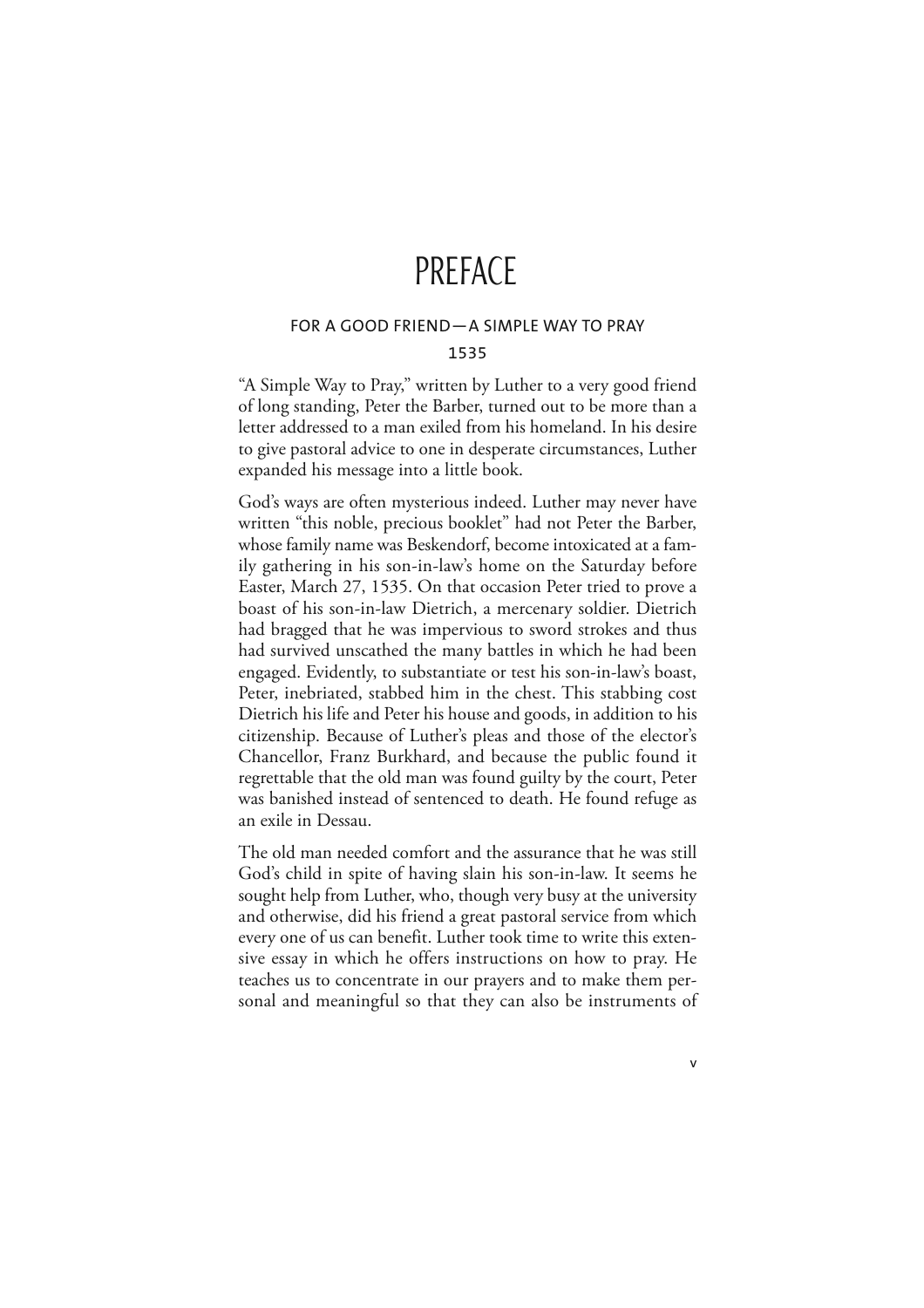learning and meditation, while at the same time we are given the assurance that God will hear us.

Luther had already dedicated the booklet to Peter early in 1535, and the Hans-Lufft Press in Wittenberg eventually published it. Later in 1535 there appeared an enlarged edition. Many other editions in German followed. It has experienced no fewer than 17 reprintings and revisions. Several Low-German editions, followed by one in Latin, appeared after the earliest publications.

This English translation by C. J. Trapp was first made available in 1983, in commemoration of the 500th anniversary of Luther's birth, and has been reprinted many times since then. As we observe the 500th anniversary of the Reformation in 2017, we are pleased to reissue this little devotional gem in a slightly updated version.

The translation of *A Simple Way to Pray* is made from the German text found in the Weimar Edition XXXVIII, pp. 351-375, of *Luther's Works,* and entitled *"Eine einfaltige Weis zu beten für einen guten Freund."*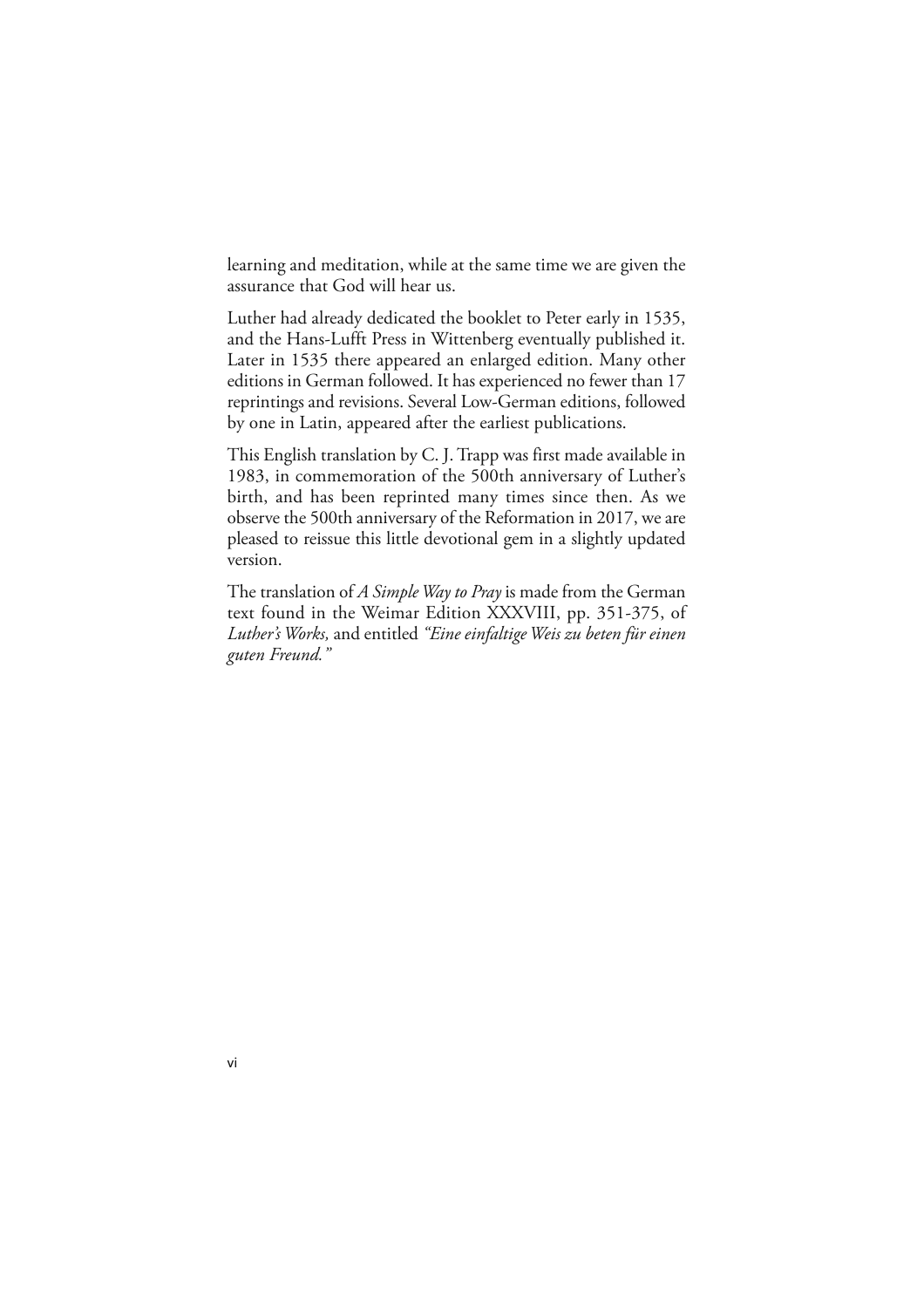# A SIMPLE WAY to Pray

#### FOR MASTER PETER THE BARBER

Dear Master Peter,

I shall do my best to let you know how I go about praying. May our gracious Lord help you and others do it better than I. Amen.

First of all, when I realize that because of other duties or thoughts I have grown cold and neglectful when it comes to praying (for our flesh and the devil resist and hinder prayer), I take my little hymnal and hurry to my room, or, if the occasion gives opportunity, to a church service with others. As time permits, I quietly recite the Ten Commandments, the Creed, and, if I have more time, some of the quotations of Christ, of Paul, or of the Psalms, just as children recite them.

It is good practice to begin and end the day with prayer. In this connection it is well not to entertain a deceptive idea such as this: "Wait a while, I'll pray a little later. But first I'll have to do this or that." Such thoughts divert us from praying. Instead, all our attention is given to the thing at hand. And nothing comes of praying.

Some things, no doubt, are often as important as, or even more so than, prayer, especially when they are matters of necessity. Then one can apply the saying of Saint Jerome: "Whatever a believer does is a matter of prayer" and the proverb "A faithful worker prays twice over." This is concluded from the fact that in whatever a believer does, he fears and honors God and thinks of his commandment not to wrong anyone, to steal, to cheat, or to defraud him.

Just as that is true, the counterpart must also be true, namely, that the deeds of unbelievers must be nothing other than a curse. Thus the unbelieving person's deeds are a twofold curse.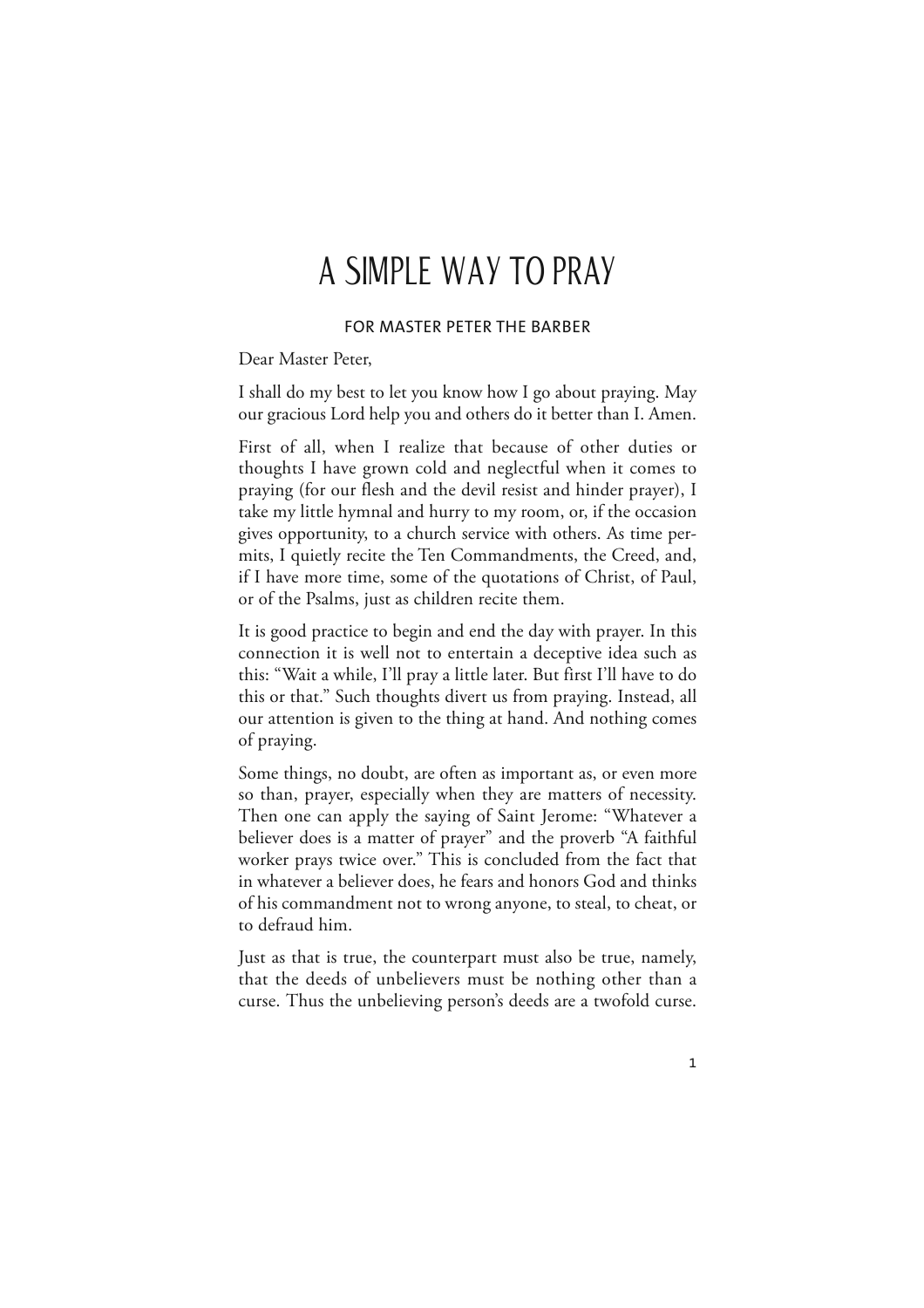His motives for doing what he does can only lie in his despising God and his commandments. Consequently, he can justify robbing, cheating, or defrauding his neighbor. What are such thoughts other than curses against God and man, a twofold curse? Whoever harbors them condemns himself. Such people are beggars and bunglers. Constant prayer is what Christ encourages in Luke chapter 11: to pray without ceasing. For a person should constantly guard against sinning and being unjust, which can happen when one fails to fear God and keep his commandments in mind, as Psalm 1 indicates: "Blessed is the one . . . whose delight is in the law of the LORD, and who meditates on his law day and night."

We must see to it that we do not lose the habit of prayer and deceive ourselves into thinking that other kinds of things are more important, when they are not. Then we might become careless and lazy, cold and indifferent when it comes to praying. The devil is neither lazy nor lax in our midst. Besides, our flesh is not too eager and desirous but is disinclined to the spirit of prayer.

When through such recitation your heart has been aroused to its need, kneel down or stand with folded hands and with your eyes heavenward. Speak or think as briefly as you can, "Dear God, heavenly Father, I am a poor, unworthy sinner, not entitled to raise my eyes or hands in prayer to you, but I come because you have commanded us all to pray. Because you also taught us when and how to pray through your dear Son, our Lord Jesus Christ, you will hear us.

"Thus I come trusting your gracious promise and, in the name of my Lord Jesus Christ, I pray with all your faithful Christians on earth, as he has taught me: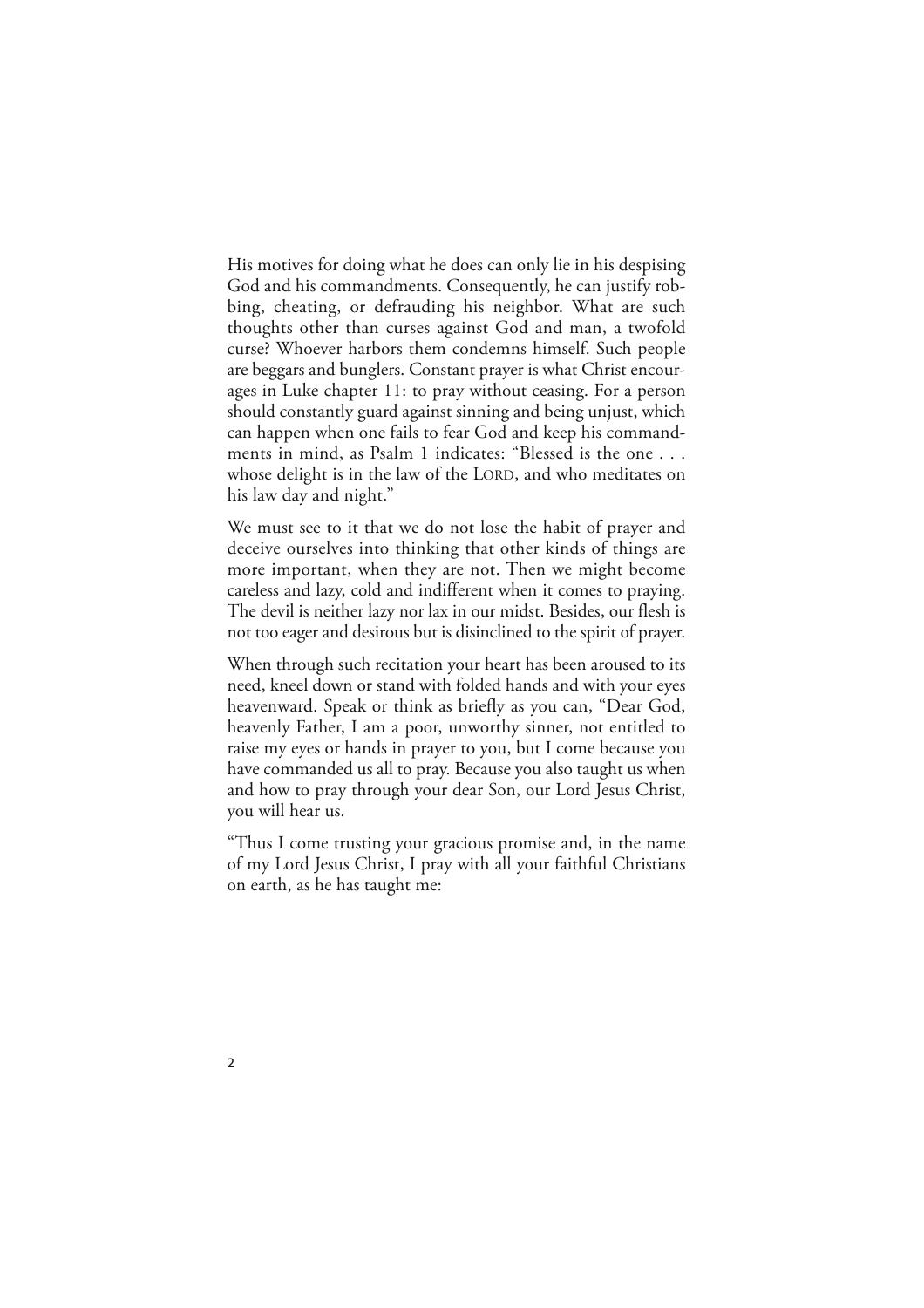### THE LORD'S PRAYER

"Our Father in heaven . . . " word for word, from beginning to end. After that, repeat one phrase or as many as you want.

#### THE FIRST PETITION

Pray: "Hallowed be your name." Then say: "Indeed, Lord God, dear Father, hallowed be your name, both within us and throughout the world. Destroy and wipe out the abomination, idolatry, and heresy of the Turks, the pope, and all false teachers and fanatics, who blaspheme your name, erroneously picturing you in a wretched and outrageous manner, while enthusiastically presenting their own ideas as your Word and the church's law. Actually, under pretense of your name, they deplorably use the devil's lies and trickery to mislead very many poor souls everywhere. And on top of that, believing that they are doing you a divine service, they kill, shed innocent blood, and persecute.

"Dear Lord God, convert and restrain such people. Convert those who shall be converted, that they with us and we with them may bless and praise your name, both in holding fast to pure doctrine and living respectable, holy lives. But restrain those who are unwilling to be converted from abusing, dishonoring, and profaning your holy name, and from misleading our poor people. Amen."

#### THE SECOND PETITION

Pray: "Your kingdom come." Then say: "Dear Lord God, Father, you see how the world in its wisdom and knowledge not only slanders your name and dishonors you by honoring the devil but also uses all its power, might, riches, and honor, which you have given her rulers on earth to govern well and to serve you, against your kingdom. They are great, mighty, and many. They are also overly well fed. They torment, thwart, and destroy the small flock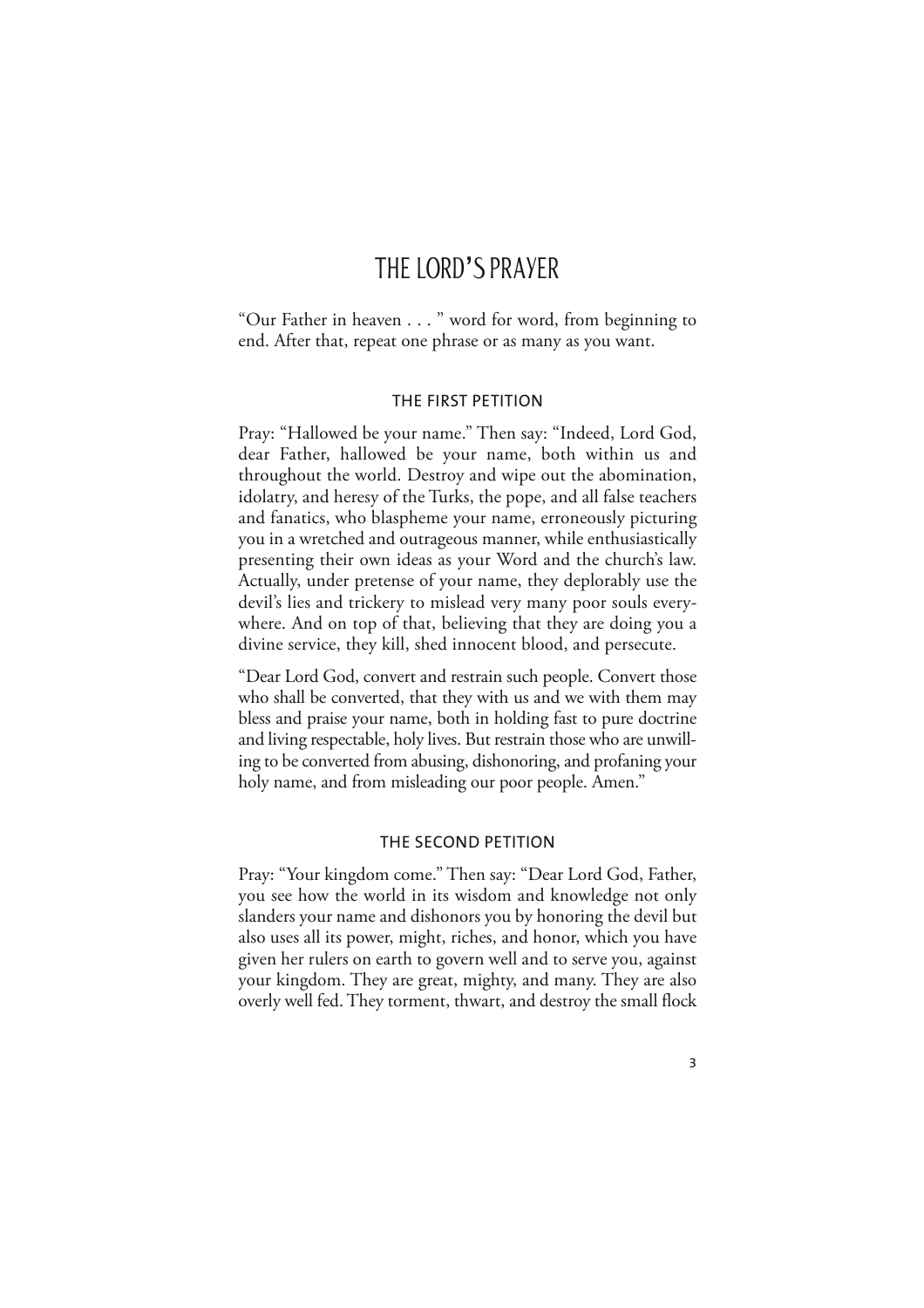of your kingdom, who are weak, despised, and few. They consider such an act as carrying out your will, and do not tolerate your flock being on earth. Dear Lord God, Father, convert and restrain them. Convert those who will be children and members of your kingdom that they with us and we with them may serve you in true faith and genuine love and that we may move from the present kingdom to your everlasting kingdom. Restrain those, however, who refuse to stop destroying your kingdom with their might and power, that dethroned and humbled, they are forced to stop. Amen."

#### THE THIRD PETITION

Pray: "Your will be done on earth as it is in heaven." Then say: "Dear Lord God, Father, you know that the world, though it cannot wholly blot out your name nor root out your kingdom, still goes about night and day with spiteful pranks and tricks, employing distortion, inventing plots, and practicing intrigues, all directed with evil intent and purpose against your name, your Word, your kingdom, and your children. For that reason, dear Lord God, Father, convert and restrain them. Convert those who shall know your gracious will, that together with us they may obey you and, beyond that, gladly and patiently bear every evil, cross, and adversity, which we recognize as coming from your perfect and gracious good will. Restrain those, however, who will not refrain from doing harm in their anger, their raving, their hate, and their ill will. Bring to nothing their counsel, evil plots, and underhanded practices, to their own shame, as it says in Psalm 7. Amen."

#### THE FOURTH PETITION

Pray: "Give us today our daily bread." Then say: "Dear Lord God, Father, bless us also in this temporal, physical life. Give us much desired peace and guard us against war and insurrection.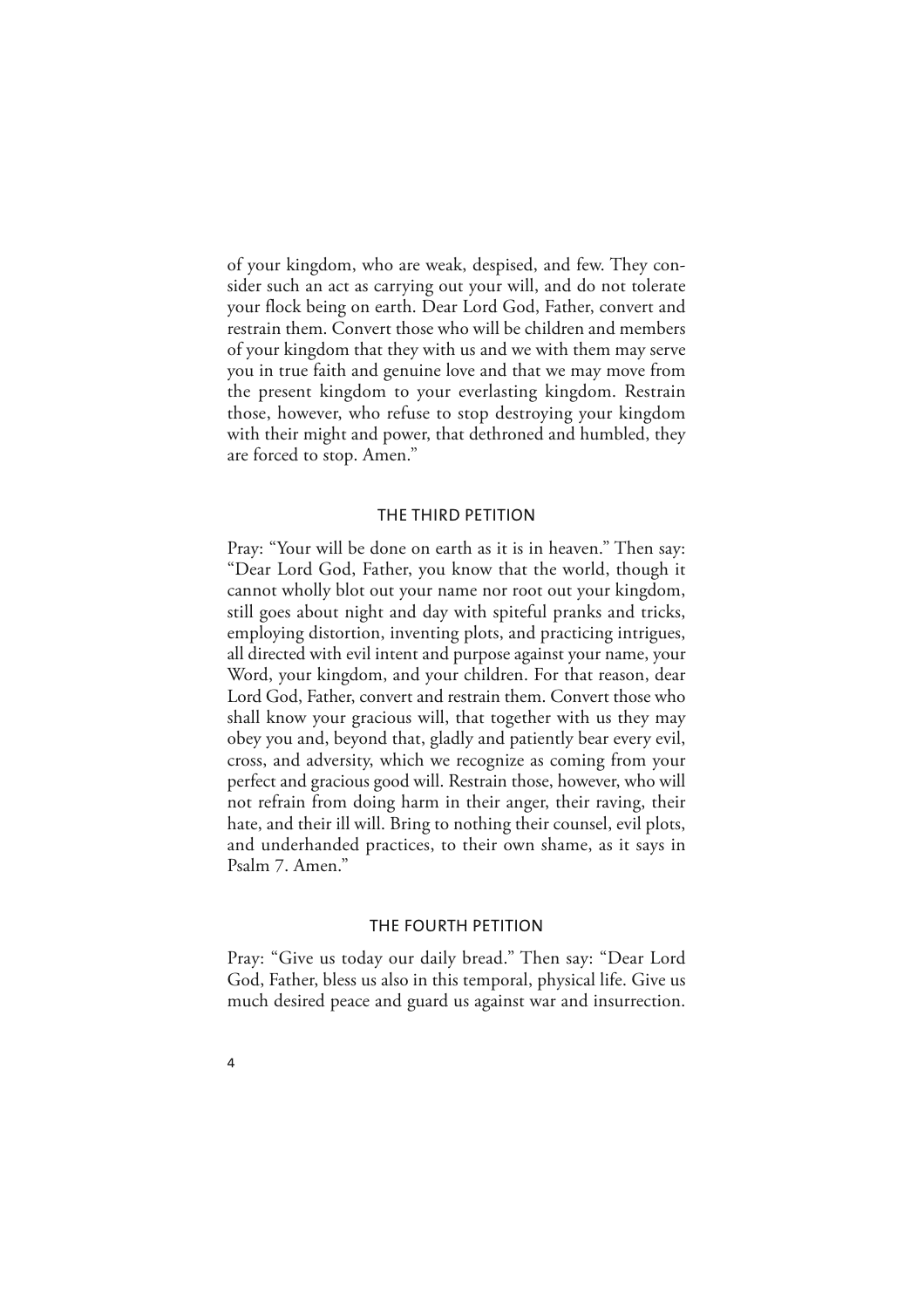Bestow upon our dear emperor good fortune and success against his enemies. Give him wisdom and understanding to govern over a peaceful and very happy nation. Grant all kings, rulers, and leaders good judgment to govern land and people in peace and justice. Especially keep our present ruler, under whose shelter and protection you preserve us, from all evil rumors and false accusers so that his rule might be a blessed one. Give all his servants and citizens grace to serve him faithfully and obediently. Bestow upon all classes, both city folk and country folk, piety and a mutual love and sincerity. Bless our land with good harvest and good weather. Protect house and home, wife and children. Let me lead them well, bringing them up in the way of the Lord. Ward off and restrain Satan and all evil angels who would harm or distract us in this life. Amen."

#### THE FIFTH PETITION

Pray: "Forgive us our sins, as we forgive those who sin against us." Then say: "Dear Lord God, Father, do not call us into judgment, for in your presence no one is righteous. Please do not condemn us for being ungrateful for all of your unspeakable goodness—both spiritual and physical—and for our daily blunders and sins—which are more than we know or mark (Psalm 19:12). Furthermore, do not consider how good or bad we have been, but look upon us with your infinite compassion, bestowed upon us by Christ, your beloved Son. Forgive also all our enemies and all those who have harmed us or done us an injustice, even as we forgive them from the heart. For they do themselves irreparable harm when they vent their anger against us. We gain nothing by their ruin. Rather, we would rather see them blessed with us. Amen."

If there is anyone who still feels it difficult to forgive, he can pray for grace to be able to forgive. But this really belongs in a sermon.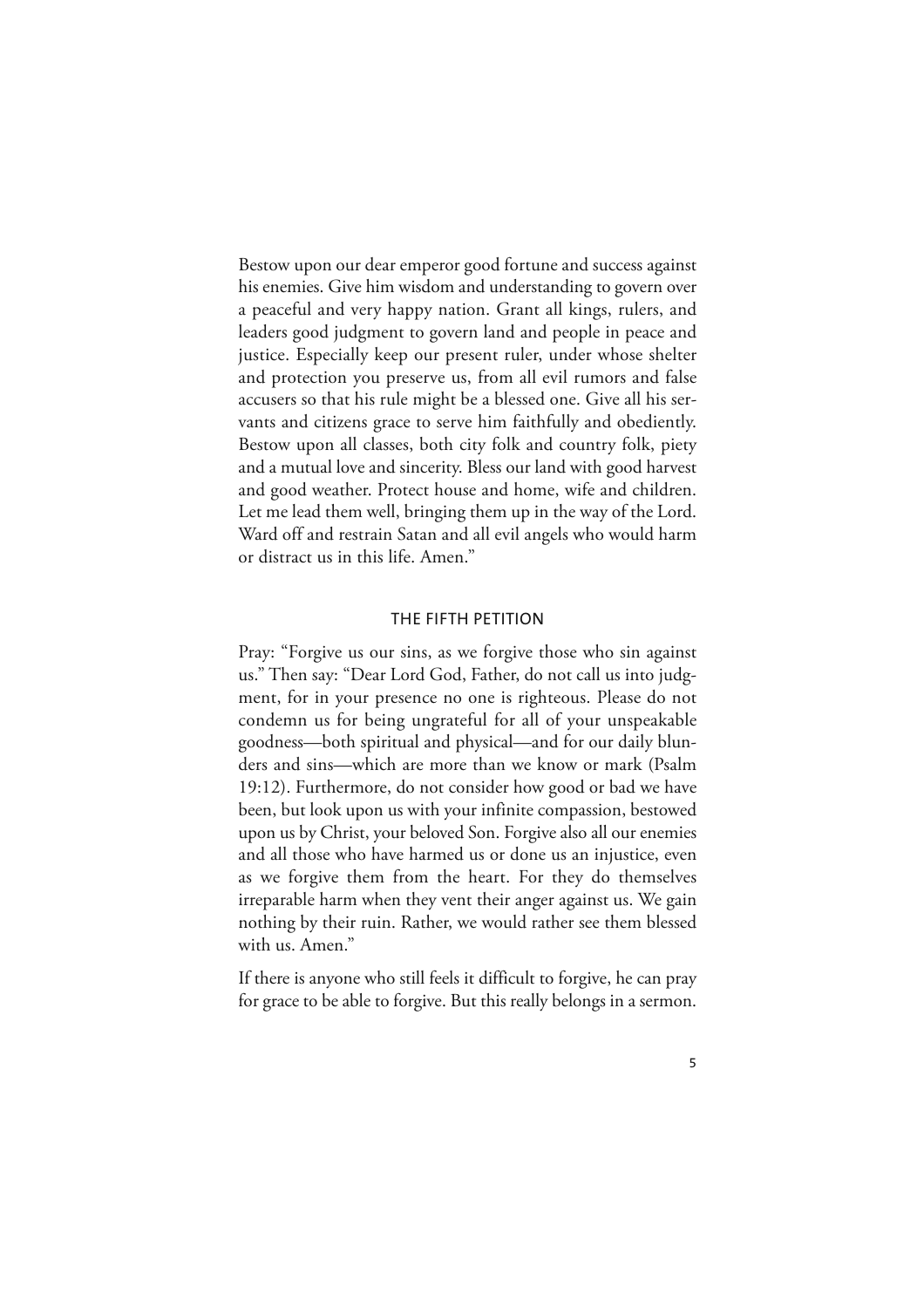#### THE SIXTH PETITION

Pray: "Lead us not into temptation." Then say: "Dear Lord God, Father, keep us brave and alert, fervent and eager in the use of your Word and service, lest we become complacent, lazy, or sluggish, as if we had need of nothing more, so that the fierce devil suddenly is able to catch us by surprise, deprive us of your precious Word, or create dissension and sects among us, or otherwise lead us into sin and shame both spiritually and physically. Rather, grant us wisdom and power through your Spirit, that as good soldiers we can conquer after resisting him. Amen."

#### THE SEVENTH PETITION

Pray: "But deliver us from evil." Then say: "O dear Lord God, Father, this life of ours is so wretched, so full of sorrow and misfortune, so full of danger and insecurity, so full of evil and faithlessness—as St. Paul says, 'The days are evil' (Ephesians 5:15)—that we might justifiably be tired of life and even desirous of death. But you, dear Father, know our weakness. Therefore, help us to survive such great evil and malice. And when our time comes, let it be a blessed hour and a joyful departure out of this place of sorrows, that we may neither fear death nor give way to despair, but in unwavering faith commit our souls into your hands. Amen."

Finally, mark this: say the Amen in every case emphatically, without doubting that God in his grace is certainly giving ear to and saying yes to your prayer. Never think of yourself as standing or kneeling alone, but as all of Christendom, or all devout Christians, joining with you in a united prayer, which God cannot disregard. And do not close this prayer without having said or thought: "Indeed, God heard this prayer; of this I am sure. For that is what Amen means."

Also note that I am not recommending all these words become part of your prayer, lest it could end up in vain babbling and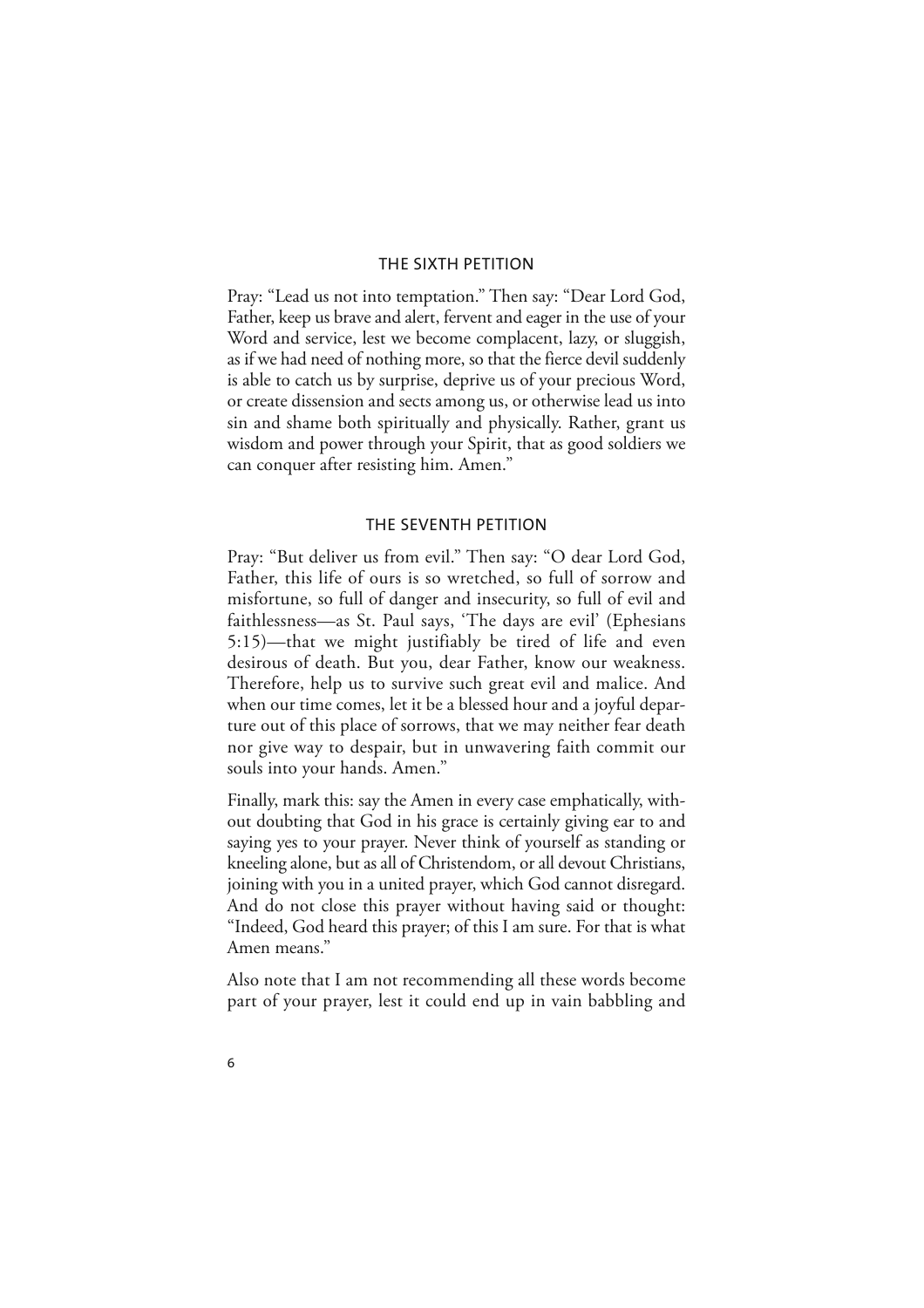empty chatter, read from a book or recited like the alphabet, just as laypeople use the rosary or the priests and monks say their prayers. But I want the heart to become excited about what kind of thoughts lay in the Lord's Prayer. Such thoughts the heart can, if it's properly aroused and inclined to pray, express in many other ways, either briefly or at length. For I do not bind myself to use the same expressions, but rather, today in one way, tomorrow in another, just as my heart is warmed and inclined to pray. But I do stay as close as possible to the thoughts and content. It happens often that in my meditation I come across such rich thoughts that I disregard the other six petitions. When such a wealth of ideas comes, one should forego other petitions and make room for such thoughts, listen silently, and certainly not hinder them from coming. Under these conditions the Holy Spirit is preaching, and in his sermon one word is better than a thousand in our prayer. I have learned much more from this kind of listening than I could have from much reading and reflection.

It is, therefore, very important that the heart be free and ready for prayer, as Ecclesiasticus (18:23) says: "Prepare your heart for prayer, lest you tempt God." For what is it other than tempting God when one's mouth babbles and his heart rambles? Such can be compared to a certain priest who prays in this way: "Make haste, O Lord, to save me! Lad, have you hitched up the team? Lord, come quickly to help me! Maid, go milk the cow! Glory be to the Father, and to the Son, and to the Holy Spirit. Hurry up, boy, get moving!" etc. I have heard and experienced many such prayers in my day under the papacy and almost all of them trifle with God. It would be better for people to pretend praying if they cannot do any better or are unwilling to do so. I regret that I too have prayed many canonical hours myself before I was aware that the hour was up or the psalm over with and didn't know whether I had just begun or was in the midst of the prayer.

Although people do not always pray as did the aforementioned clergyman who mixed work with worship in prayer, their minds